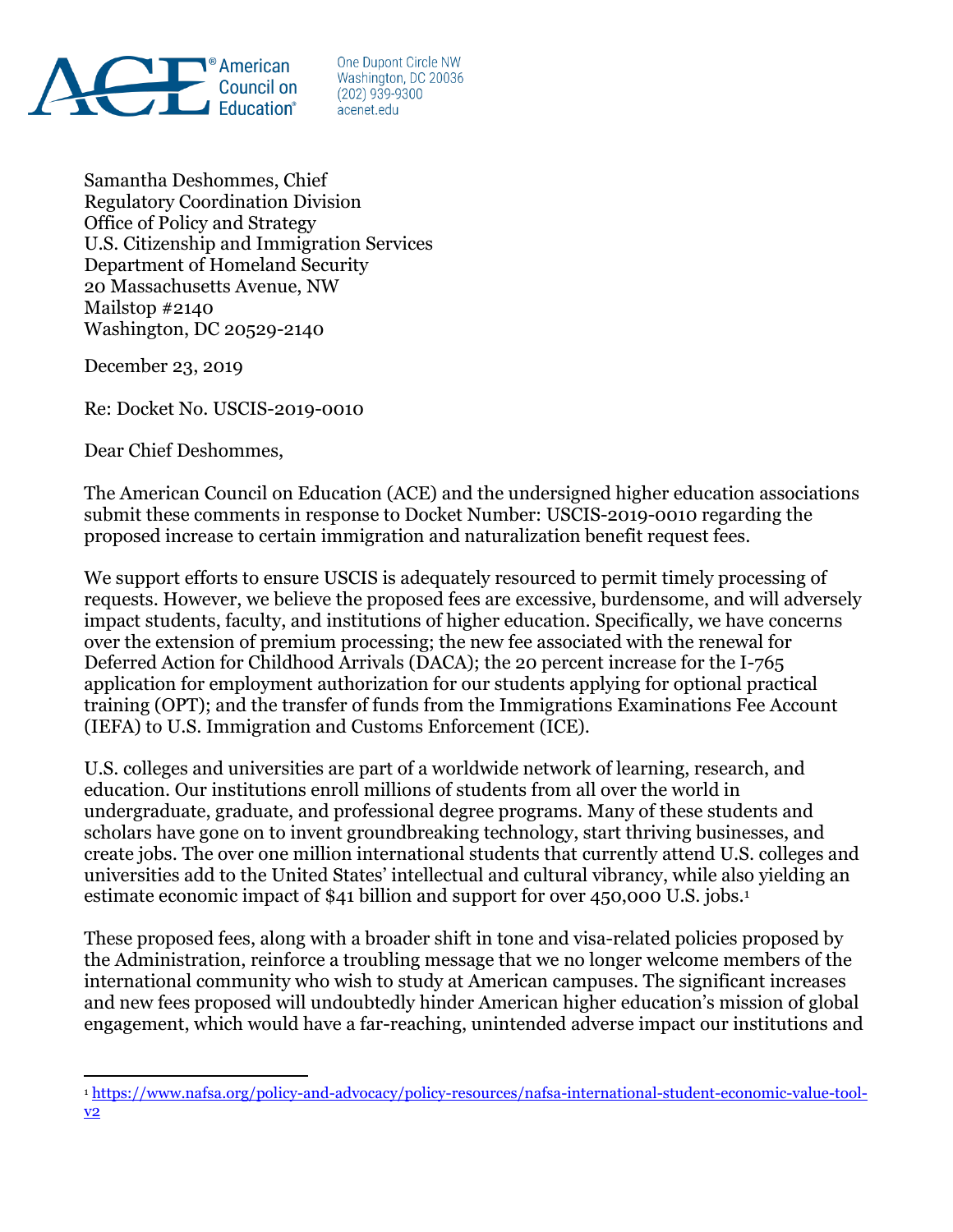America. We must remain a welcoming country to international students, scholars, scientists, and researchers who enrich our campuses and the country with their talents and skills.

We are concerned that the new and increased fees proposed by DHS will exacerbate a downward trend in international student enrollment at our colleges and universities. The most recent *Open Doors* report<sup>2</sup> found that new international enrollment in the 2018/19 academic year fell by 1.5 percent for undergraduate students, and overall international enrollment has slowed with an increase of only 0.05 percent. Notably, the 0.05 percent increase was due to the increased number of students participating in the OPT program, which grew by 9.6 percent.

As proposed, these significant and seemingly arbitrary fee increases could impact our ability to attract and retain international students and scholars. This is especially concerning given that under the proposed rule, the length for premium processing will extend from 15 days to 15 business days. More and more of our institutions, as well as our international scholars and faculty, are depending on premium processing given the delays we have seen with normal processing times.

We are also very concerned about the creation of a new fee for renewal of Deferred Action for Childhood Arrivals for \$275, when previously there was no fee for the renewal of DACA status. There is also an increase to the employment authorization by \$80, thereby increasing the total amount for a DACA renewal from \$495 to \$765, a 55 percent increase for a person seeking DACA renewal. Despite the uncertainty faced by DACA enrollees as the program is being considered by the Supreme Court, many DACA participants are working to renew their current DACA status. This increase is especially troubling as DACA recipients face an uncertain future and wait for the courts and Congress to address the program. We have seen these remarkable people up close on our campuses as our students, colleagues, and friends. If we are unable to provide opportunities for these individuals to fully contribute to our nation, we will be shutting the door to an entire generation of individuals who seek to contribute their best to America.

In addition, the I-765 Application for Employment Authorization fee would be increased by 20 percent to \$490. This summer, we saw processing times of I-765 forms for OPT jump from a standard three months to over five months. As you know, international students cannot apply for employment authorization until they are three months from the start date of their job. Given the wait time of over five months, employers had to wait an additional two months or more for students to join their programs. This resulted in international students delaying employment offers or giving up and returning to their home countries without completing OPT, effectively undermining the program. The proposed rule also includes an increased fee for I-539 Applications to Extend/Change Nonimmigrant Status (8 percent increase) and makes changes to and increases the fee for I-129 Petitions for Nonimmigrant Worker for H-1Bs, two forms used by our highly skilled workers. As we have seen a marked slowdown of H-1B processing, we are concerned that the changes to the I-129 form will exacerbate the stress on this system but do nothing to address the backlog and increased processing delays.

Finally, we are concerned with the stated plan to transfer \$207.6 million of USCIS funds to ICE. The purpose of USCIS is to provide immigration adjudication and naturalization services,

 $\overline{a}$ <sup>2</sup> <https://www.iie.org/Research-and-Insights/Open-Doors/Data/International-Students>